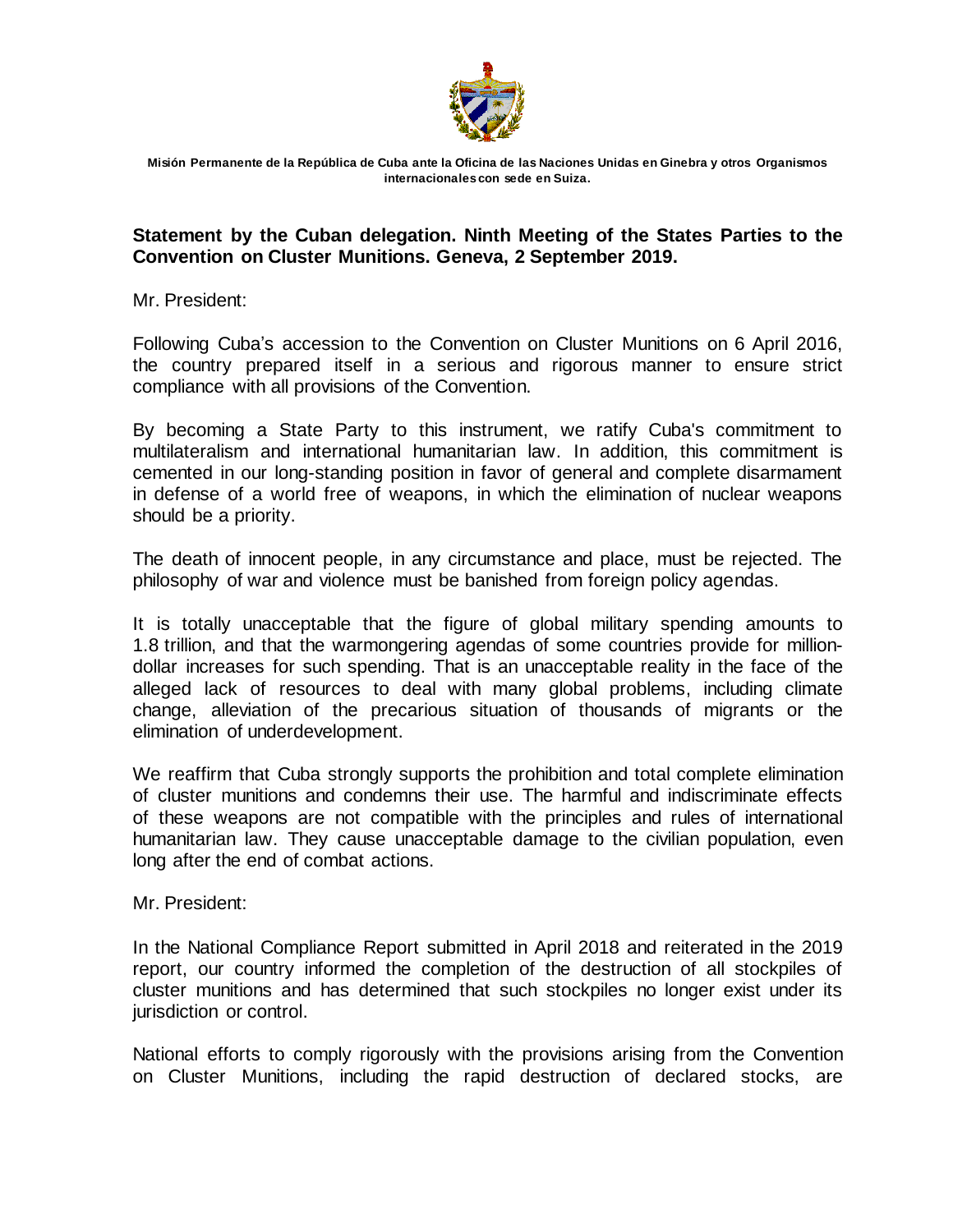consistent with Cuba's firm and consistent position in favor of general and complete disarmament.

Mr. President:

Cuba's decision to become a State Party to the Convention on Cluster Munitions in no way modifies our objections to the way in which it was negotiated.

We will continue to uphold the principle that international instruments on disarmament, from which implications arise for all States, must be discussed and adopted in a transparent and inclusive manner within the framework of the United Nations and not outside it. That is the best way to contribute to the subsequent universalization and effective implementation of those instruments.

Furthermore, my delegation reiterates the purpose of promoting frank discussions among the States Parties to the Convention, in the interest of finding practical and effective solutions to the ambiguities, limitations and inconsistencies that, in our country's opinion, characterize some provisions of the Convention, which may lead to different interpretations affecting its uniform and effective application.

For example, the definition of cluster ammunition used in the Convention excludes certain sophisticated types of such weapons.

It is my delegation's opinion that absolutely all cluster munitions should be banned. There should be no exceptions for some of them on the basis of the number of explosive submunitions they contain, or because they are equipped with selfdestruction and self-deactivating features.

No technical device can be 100% reliable. No technological improvement alone can solve the humanitarian problems posed by these weapons.

The definition of "transfer" contained in the Convention does not explicitly establish a prohibition for the transit of cluster munitions through States Parties. In my delegation's view, the purpose of the total ban would be seriously compromised if the interpretation that the transit or storage of cluster munitions in States Parties is permissible, regardless of the transfer of ownership.

Nor do we share the interpretation of some who, taking advantage of the ambiguity of Article 21 of the Convention, argue that in joint military operations with States not party to the Convention, the ban on assistance provided for in Article 1 may be overridden by the provisions of Article 21.

When participating in joint military operations with States not party to the Convention, States Parties should in no way assist, encourage or induce activities prohibited by the Convention, including the use, transfer or storage of cluster munitions.